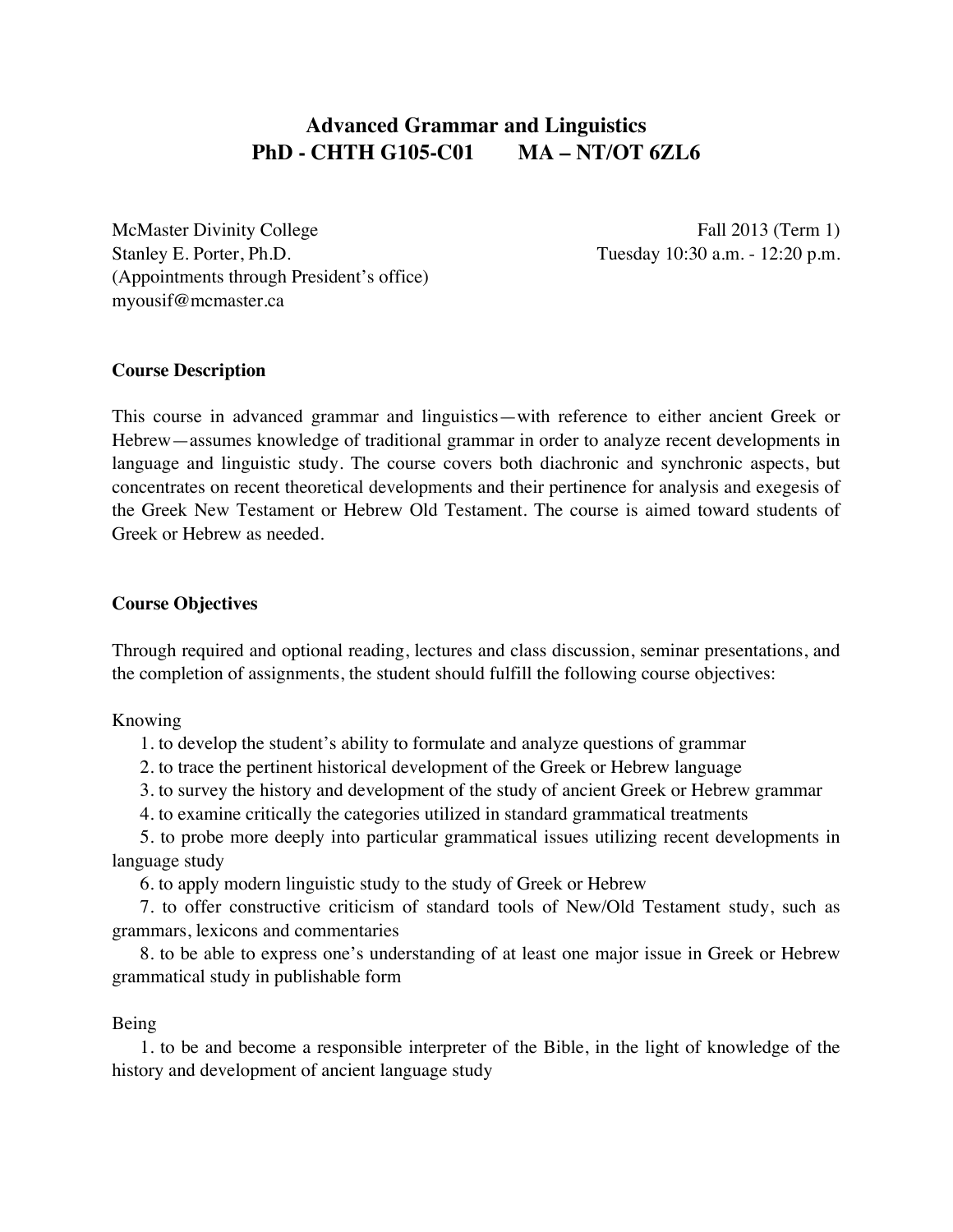2. to appreciate and apply in suitable ways insights into interpretation gained through the development of linguistically informed grammatical practice

3. to become a charitable giver and receiver of critical comments of others, to enhance their own understanding and abilities

#### Doing

1. to be able to understand and apply both traditional and recent methods of grammatical understanding to various portions of the biblical text.

2. to be able to express one's understanding of ancient language study in both written and oral form.

3. to raise and handle significant hermeneutical questions that emerge from study of ancient languages

4. to learn to respond constructively and creatively to the use of a variety of critical interpretive methods

5. to be able to accept critical comment from fellow scholars

#### **Course Prerequisites**

Prerequisites: At least two years of study of ancient Greek or Hebrew (as appropriate), including at least one course in Greek or Hebrew exegesis.

#### **Course Requirements**

This is an advanced graduate-level course in language (Greek or Hebrew depending upon one's emphasis), and will be taught in this way. Therefore, it is assumed that students will perform as advanced-level graduate students to facilitate learning. This means that students will be expected to do suitable academic work outside of the classroom.

Successful completion of this class requires each of the following assignments to be completed satisfactorily. Failure to make a valid attempt to complete *each* of these requirements may constitute grounds for failure of the course.

1. Active participation in each session of the course. The student is expected to come to class having prepared sufficiently by means of primary and secondary reading and reflection to make a significant contribution to the topic of discussion for the course each day. Some suggested reading is given, and a bibliography is included for further reference. Students will want to begin building their own bibliographies.

2. Presentation of seminar, commentary critique, and response papers. The student is expected to distribute in advance and lead discussion of assigned papers.

3. Submission of all written papers. The student is expected to write and submit all work as assigned.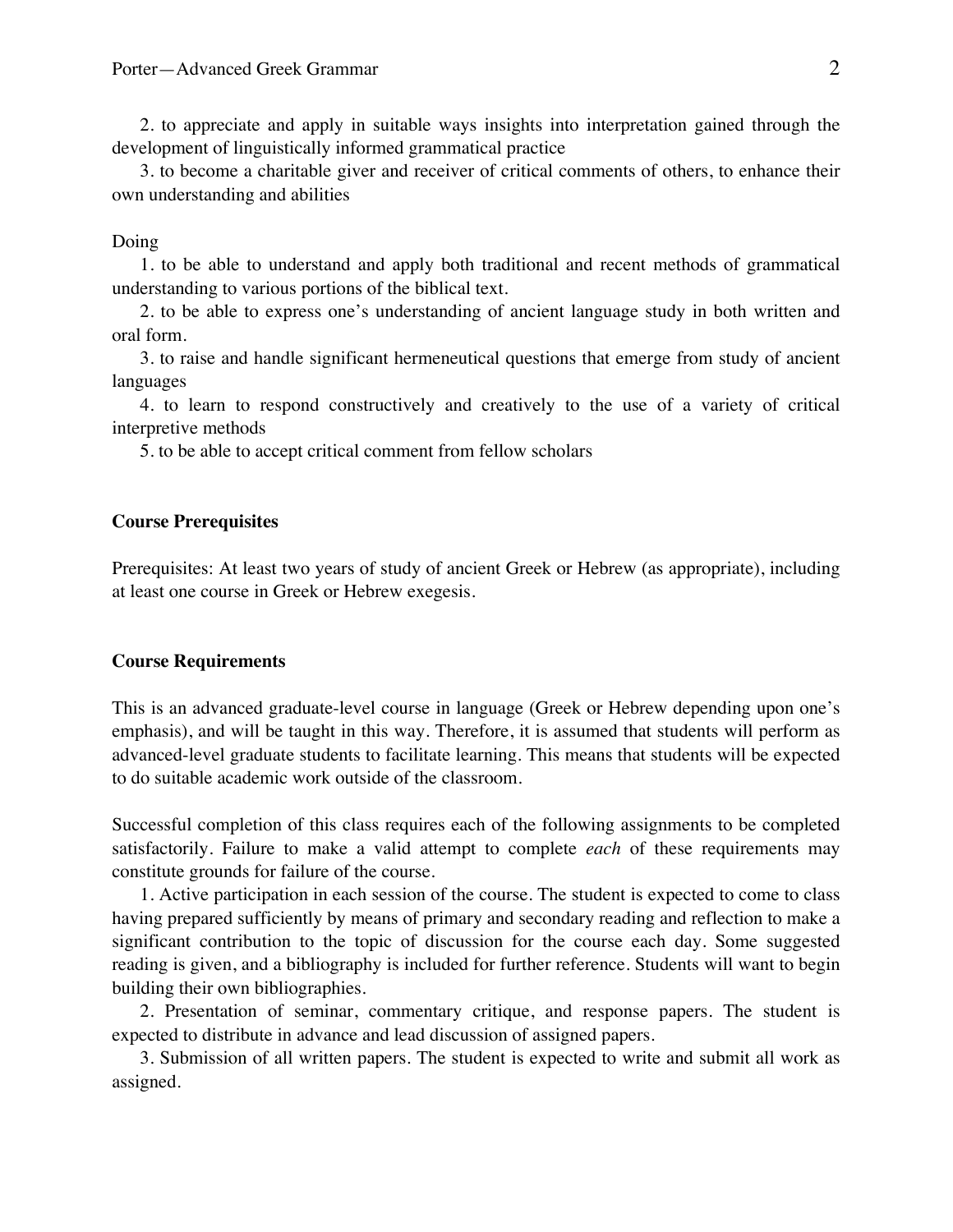4. Reading of the Greek New Testament or Hebrew Bible. Greek Bible students should read a pertinent part of the New Testament as part of their Greek reading requirement. Hebrew students should consult their primary mentor for reading assignments in the Hebrew Bible.

5. Completion of all assignments. See below.

## **Course Textbooks**

Students are required to possess the following:

A standard critical edition of either the Hebrew Bible or the Greek New Testament. This means the Nestle-Aland  $(26<sup>th</sup>, 27<sup>th</sup>, or 28<sup>th</sup> edn)$  or UBS (3rd or 4th ed.) or Westcott-Hort, or the Biblia Hebraica Stuttgartensia or equivalent.

A literalistic English version of the New Testament, such as the New American Standard Bible or NRSV.

I expect (read this as *require*) that students in this course will have read or be reading the following so as to understand the perspective of the professor:

- Porter, Stanley E., *Verbal Aspect in the Greek New Testament, with Reference to Tense and Mood* (Studies in Biblical Greek 1; New York: Lang, 1989).
- Porter, Stanley E., *Idioms of the Greek New Testament* (Biblical Languages: Greek 2; Sheffield: Sheffield Academic Press, 2nd edn, 1994).
- Porter, Stanley E., *Studies in the Greek New Testament: Theory and Practice* (Studies in Biblical Greek 6; New York: Lang, 1996).

Students are encouraged to have read the following as a good basic introduction to linguistics:

Lyons, John. *Introduction to Theoretical Linguistics* (Cambridge: Cambridge University Press, 1968).

Halliday, M.A.K. *An Introduction to Functional Grammar*. London: Arnold, 1985 (not the edition with Matthiessen) or

Thompson, Geoff. *Introducing Functional Grammar*. 2nd ed. London: Hodder Education, 1996.

Students are expected to have mastered the basic knowledge to be found in the following:

Books on textual criticism (for those interested in testing a new book in this area, please see me).

Books on exegesis.

Reference grammars of their respective language.

Linguistics books as appropriate.

Other materials as appropriate for completing the written assignments.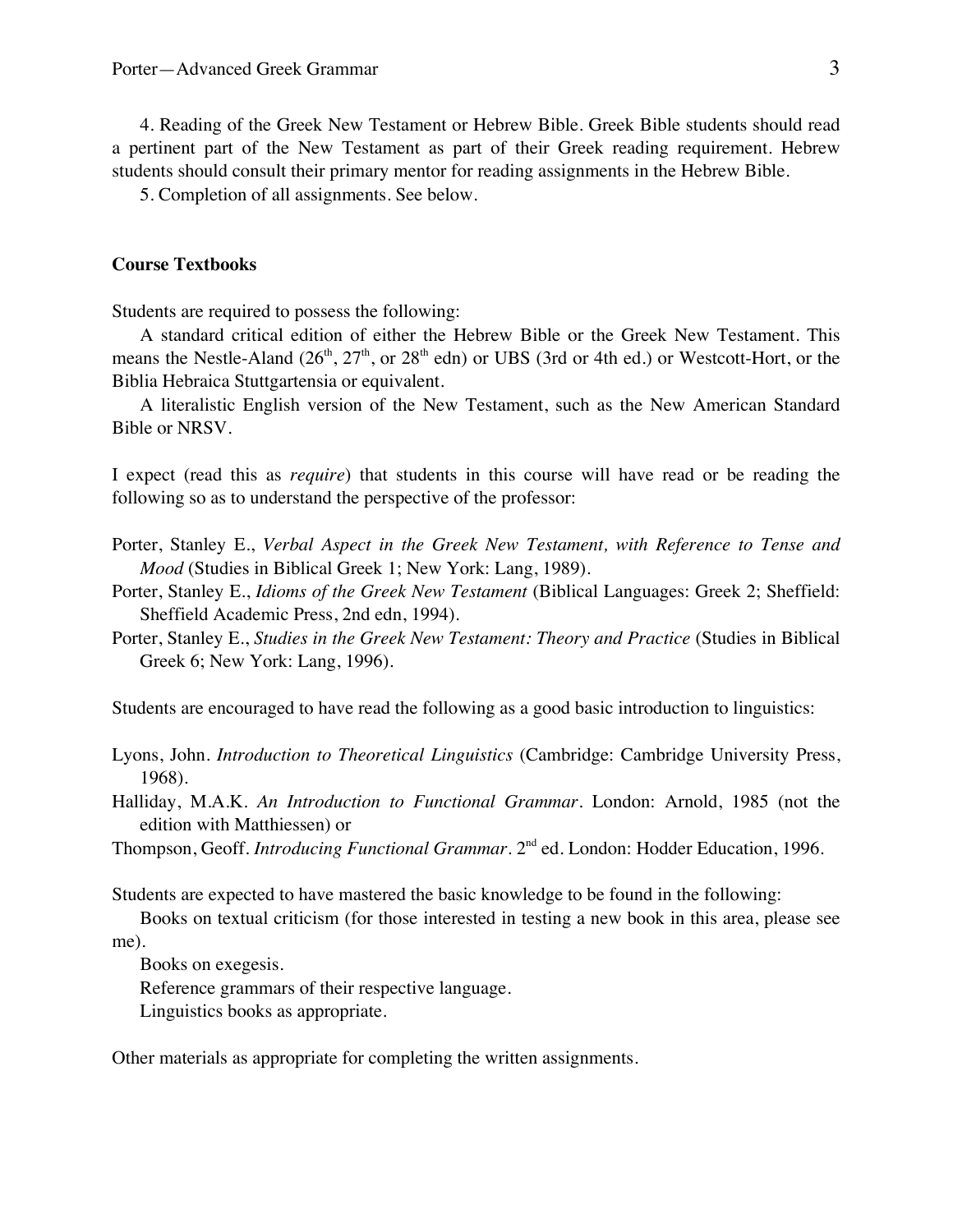All required textbooks for this class and others at McMaster Divinity College are available from R.E.A.D. On Books (Room 145), and should be purchased as early as possible, and at least by the beginning of the term when R.E.A.D. On Books has its book table here at the College. They can be contacted at: 304 The East Mall, Suite 100, Etobicoke, ON M9C 5K1; phone 416.620.2934; fax 416.622.2308; email: books@readon.ca; or www.readon.ca. The books are available through other book services as well.

#### **Course Assessment**

Each student is required to complete the following requirements, with the indicated weighting of value.

1. Participation, textbook reading, and Greek/Hebrew Reading (0%--but reduction of up to 10% of final grade for failure to fulfill the requirement). Students are expected to participate actively in the class and to read the Greek or Hebrew self-assigned.

2. Lexical Analysis (10%). Each student is to select a significant word from Romans or Genesis and perform a suitable diachronic and synchronic word study of it, including especially a critique of the existing lexical resources (BDAG, Louw–Nida, BDB, Clines, etc.). In order to do such a study, the student will need to consider the various factors in performing a lexical study, including considering issues of theological lexicography. A good example of the kind of study suggested is found in M. Mitchell, '"Diotrephes Does Not Receive Us": The Lexicographical and Social Context of 3 John 9-10,' *JBL* 117.2 (1998): 299-320. The paper is to be submitted on **October 8**. This assignment is to be 1500 words, including notes and bibliography.

3. Commentary Analysis (10%). Each student is to select a major commentary that uses Greek or Hebrew (as appropriate) and that has been written within the last twenty-five years, and read the first on-hundred pages of commentary text and then offer a critical analysis of the linguistic competence of the commentary. The student will want to consider the familiarity with recent developments in Greek (and other) linguistics, its working bibliography, its bringing this knowledge to bear in exegesis, and the like. See Stanley E. Porter, "The Linguistic Competence of New Testament Commentaries" and "Commentaries on the Book of Romans," in *On the Writing of New Testament Commentaries: Festschrift for Grant R. Osborne on the Occasion of His 70th Birthday*, ed. Stanley E. Porter and Eckhard J. Schnabel (TENTS 8; Leiden: Brill, 2013), 33-56, 365-404. The commentary must be approved in advance by the professor. The paper is to be submitted on **October 22**. This assignment is to be 1,500 words, including notes and bibliography. Come to class prepared to discuss your findings and account for trends within commentary writing as a whole.

4. Seminar Paper (50%). Each student is to select a major and specific topic in current Greek or Hebrew grammatical discussion for the writing and presentation of a major, publishable paper. The paper is to offer a critique of the standard viewpoints on the topic and advance learning of the subject. To be included is significant analysis of texts of the Greek New Testament or Hebrew Bible. Paper topics are to be decided by **September 24**. The paper is to be distributed to the class one week before presentation, along with suggested reading to encourage discussion. The paper is to be 10,000 words, including notes and bibliography. The presentation in class will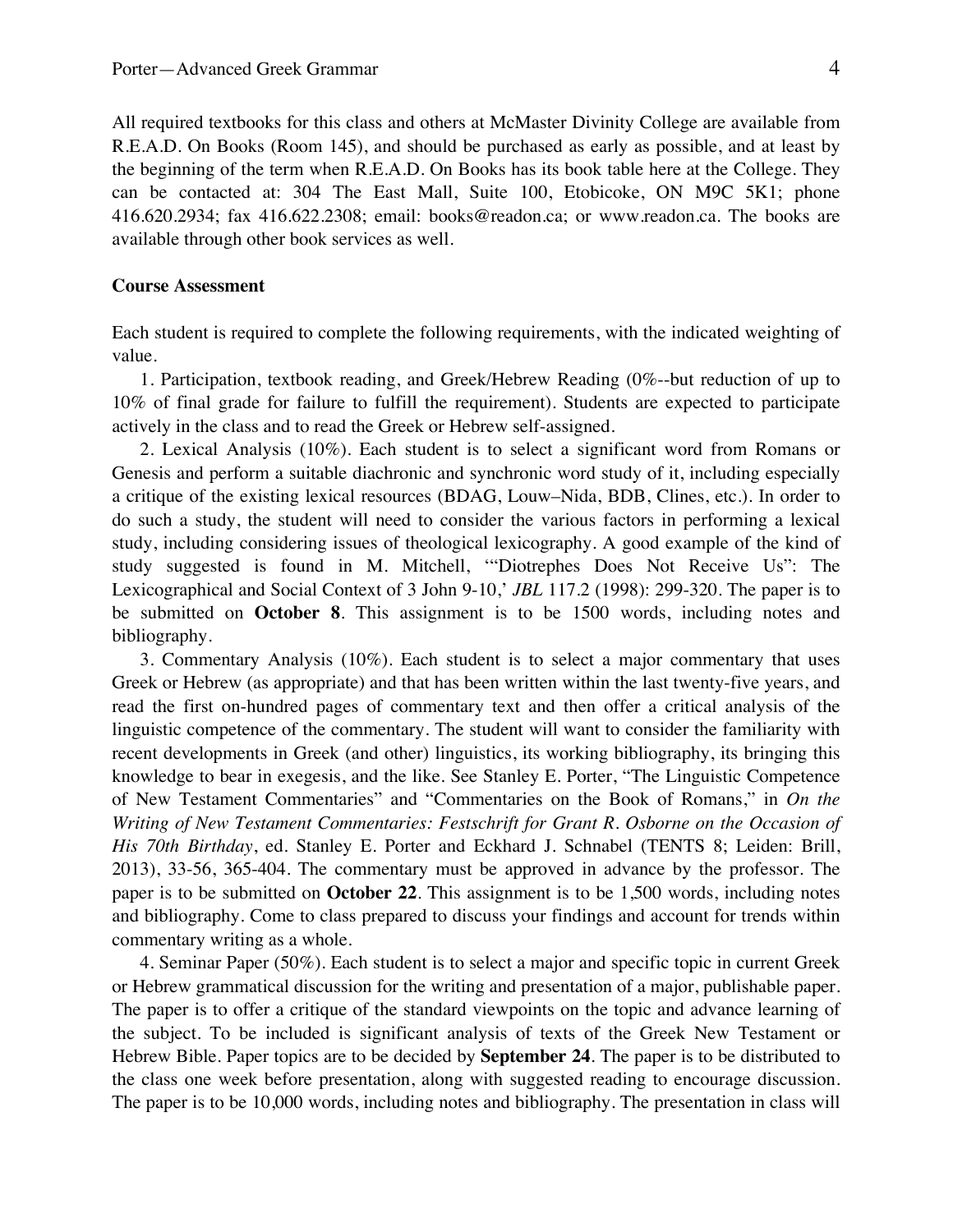be no longer than two minutes. The revised version of the seminar paper (which you must get to your respondent in time for their consideration) is due D**ecember 13**.

The following broad topics might be considered for refinement as seminar presentations: Greek/Hebrew verbal structure, Greek voice and causality, Greek moods and attitude, the Hebrew conjunct system, Hebrew morphology and semantics, the Greek case system and semantic cases, clausal structure, phrase structure, compound and complex sentence structure, dynamic equivalence, discourse analysis, commands and prohibitions, Semitic influence, cognate language influence, prepositions, negation, a particular linguistic model and its implications for New/Old Testament study.

5. Seminar Response (15%). Each student is to write and present a seminar response, in which one of the seminar presentations (see 4 above) is critically evaluated. Utilization of primary and secondary sources is expected. The response paper is to be 2,500 words, including notes and bibliography, and distributed one day in advance. The responses will be assigned in conjunction with the presentations. The response in class will be no more than two minutes and should incite discussion. Write your response accordingly. You will need to arrange with the author of your paper to get the final version of their paper for your own revisions. The revised version of the response paper is due **December 13**.

6. Final Critical Reflection (10%). Each student is to come to the last class session on **December 10** and be prepared to offer an oral critical analysis of the work of the term and their view on the future of linguistic investigation of the Bible. The presentation is to be no longer than five minutes and is to include reference to work done during the term, where possible. This response is also to include a final written paper of 1,500 words, including notes and bibliography, due on **December 10**.

## **All final papers are to be submitted in hard form (preliminary versions maybe distributed in soft copy, but the student is responsible for the integrity of the document, so pdf format is recommended).**

The professor assumes that students already know how to research, write and orally present papers. Content, clear thinking and depth of analysis and research are the most important requirements, but clarity and consistency of presentation are also of high importance. Students *must* follow the *McMaster Divinity College Style Guidelines for Essays and Theses*. There are no late papers in this course.

Late papers are decreased by half a full letter grade (5%) each day or portion of a day that they are late. Papers are due on the day assigned. Do not ask for exceptions to this policy. Failure to submit a written statement of a paper topic, or failure to write on the submitted topic, will result in a failing grade on the assignment.

### **Classroom Behaviour and Policies**

The following guidelines are presented to encourage all students to participate together in this course, and should be kept in mind at all times.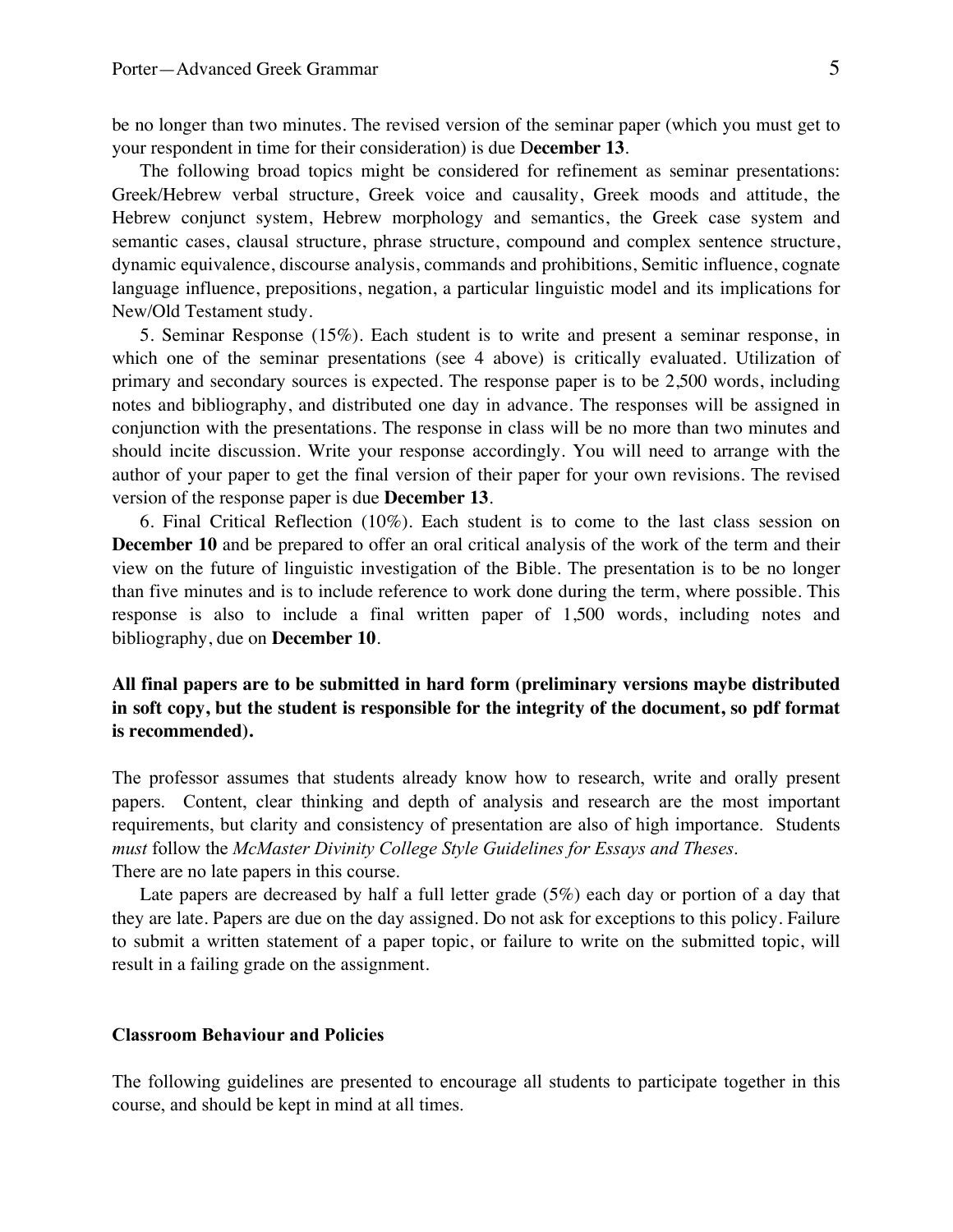- 1. Please respect the opinions of others, even if you do not agree with them. Extend courtesy by not ridiculing others' ideas, but feel free to respond to them logically and critically and in an orderly manner.
- 2. Students should be on time to class, or be prepared to offer an explanation after class to the professor.
- 3. Students are expected to stay for the entire class session, unless arranged in advance.
- 4. Students may eat or drink in class so long as they do not distract others or leave the remains of such activities behind for others to clean up (and bring enough for the professor as well!)
- 5. Students are not expected to be doing work on any other subject except that of this course according to the outline below and as appropriate.
- 6. Students are not to carry on other conversations in class, especially with those seated immediately adjacent to them. If something being said or done in class is not clear, please ask the professor at an appropriate time and in an appropriate way.
- 7. No cell phones may be used in any way, and no computers on anything but course business. **Students who fail to respect these guidelines will be dismissed from the class, with all of the consequences implied.**

## **Academic Honesty**

Academic dishonesty is a serious offence that may take any number of forms, including plagiarism, the submission of work that is not one's own or for which previous credit has been obtained, and/or unauthorized collaboration with other students. Academic dishonesty can result in severe consequences, e.g., failure of the assignment, failure of the course, a notation on one's academic transcript, and/or suspension or expulsion from the College. Students are responsible for understanding what constitutes academic dishonesty. Please refer to the Divinity College Statement on Academic Honesty ~ http://www.mcmasterdivinity.ca/programs/rules-regulations

## **Style**

All stylistic considerations (including but not limited to questions of formatting, footnotes, and bibliographic references) must conform to the McMaster Divinity College Style Guidelines for Essays and Theses:

http://www.mcmasterdivinity.ca/sites/default/files/documents/MDCStyleGuideMarch0413.pdf Failure to observe appropriate form will result in grade reductions.

## **Gender Inclusive Language**

McMaster Divinity College uses inclusive language for human beings in worship services, student written materials, and all of its publications. In reference to biblical texts, the integrity of the original expressions and the names of God should be respected. The NRSV and TNIV are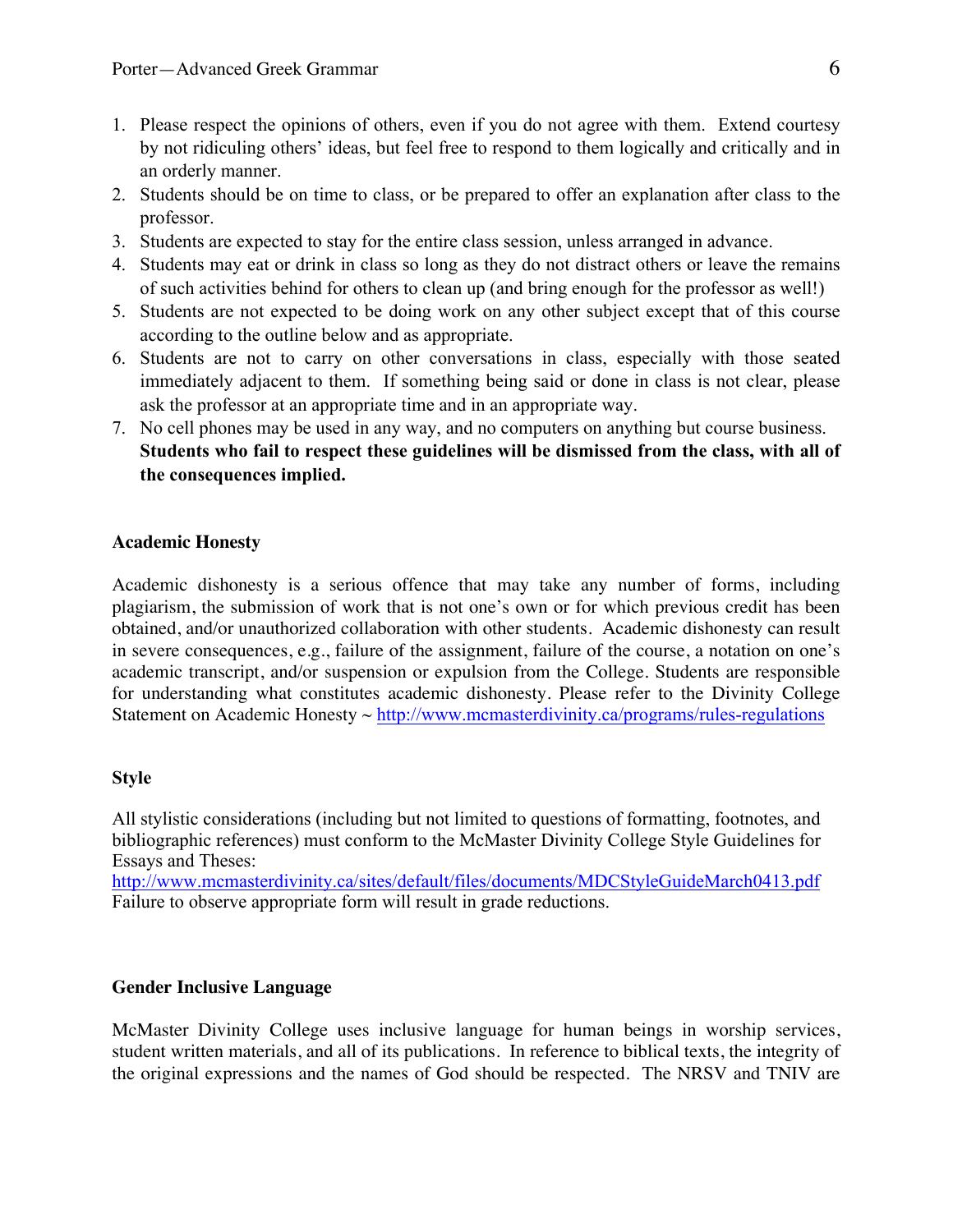examples of the use of inclusive language for human beings. It is expected that inclusive language will be used in chapel services and all MDC assignments.

#### **Course Schedule**

This is a reasonable yet tentative outline of the content of each session's activities. The professor reserves the right to change the content of lectures and topics. The professor may need to be away from class on College business on several occasions, so alternative teaching arrangements may have to be made. The readings listed are meant to be illustrative and provocative, not definitive. Students are encouraged to discover their own reading material under each topic.

### September 10

Course requirements

Principles of Modern Linguistics, esp. SFL

Reading: S.E. Porter, 'Studying Ancient Language from a Modern Linguistic Perspective,' *Filología Neotestamentaria* 2.4 (1989): 147-72; D.A. Black, *Linguistics for Students of New Testament Greek* (Grand Rapids: Baker, 1988), ch. 1; P. Cotterell and M. Turner, *Linguistics and Biblical Interpretation* (London: SPCK, 1989), chs. 1, 2; and other works in SFL by Halliday, Hasan, Thompson, etc.

#### September 17

Prominent Linguistic Theories

Reading: F.G. Droste and J.E. Joseph, eds., *Linguistic Theory and Grammatical Description* (Amsterdam: Benjamins, 1991); G. Sampson, *Schools of Linguistics* (Stanford, CA: Stanford University Press, 1980); E.A. Moravcsik and J.R. Wirth, eds., *Syntax and Semantics: Current Approaches to Syntax* (New York: Academic, 1980); R.H. Robins, *A Short History of Linguistics* (3rd ed.; London: Longman, 1990); P.A.M. Seuren, *Western Linguistics: An Historical Introduction* (Oxford: Blackwell, 1998) (but note that SFL does not appear in this history)

#### September 24

Historical Linguistics—The Development of Greek and its Dialects; Hebrew and its Cognates

Reading: L. Campbell, *Historical Linguistics: An Introduction* (Cambridge, MA: MIT Press, 1998); M. Hale, *Historical Linguistics: Theory and Method* (Oxford: Blackwell, 2007); A.R. Keiler, ed., *A Reader in Historical and Comparative Linguistics* (New York: Holt, Rinehart, and Winston, 1972); G. Horrocks, *Greek* (London: Longmans, 1997); Black, *Linguistics for Students*, ch. 6; A. Sáenz-Badillos, *A History of the Hebrew Language* (trans. J. Elwolde; Cambridge: Cambridge University Press, 1993).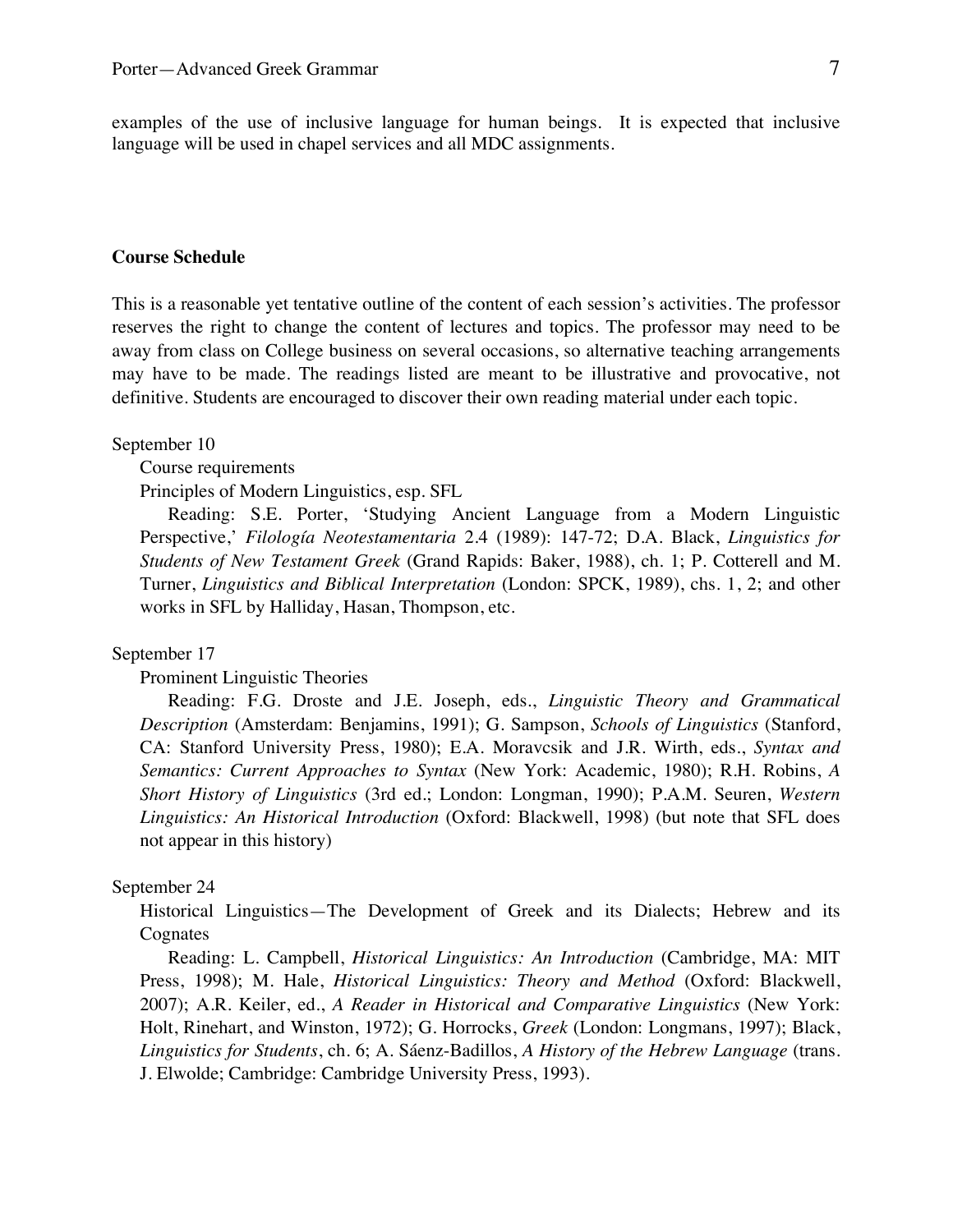## **Seminar Paper Topic to be Decided and Submitted in Writing**

#### October 1

Morphology and Syntax

Reading: Black, *Linguistics for Students*, chs. 3, 4; E. van Wolde, ed., *Narrative Syntax and the Hebrew Bible* (Leiden: Brill, 1997); B.K. Waltke and M. O'Donnor, *An Introduction to Biblical Hebrew Syntax* (Winona Lake, IN: Eisenbrauns, 1990); G.T. Stump, *Inflectional Morphology: A Theory of Paradigm Structure* (Cambridge: Cambridge University Press, 2001); D.G. Lockwood, *Syntactic Analysis and Description: A Constructional Approach* (London: Continuum, 2002); M.A.K. Halliday with C.M.I.M. Matthiessen, *An Introduction to Functional Grammar* (London: Arnold, 2004).

### October 8

Clause and Discourse Semantics (Semantics vs. Pragmatics)

Reading: A.C. Thiselton, "Semantics and New Testament Interpretation,' in I.H. Marshall, ed., *New Testament Interpretation* (Grand Rapids: Eerdmans, 1977), 75-104; J.F.A. Sawyer, *Semantics in Biblical Research: New Methods of Defining Hebrew Words for Salvation* (London: SCM Press, 1972); A. Cruse, *Meaning in Language: An Introduction to Semantics and Pragmatics* (2<sup>nd</sup> ed.; Oxford: Oxford University Press, 2004); J. Lyons, *Semantics* (Cambridge: Cambridge University Press, 1977); S. Levinson, *Pragmatics* (Cambridge: Cambridge University Press, 1985); D. Biber and S. Conrad, *Register, Genre, and Style* (Cambridge: Cambridge University Press, 2009); and works in the SFL tradition

#### **Lexical Study to be submitted**

#### October 15

Discourse and Corpus considerations

Reading: S.E. Porter, "Discourse Analysis and the New Testament: An Introductory Survey," in S.E. Porter and D.A. Carson, eds., *Discourse Analysis and Other Topics in Biblical Greek* (Sheffield: Sheffield Academic Press, 1995), 14-35; L. Hartman, *Text-Centered New Testament Studies* (Tübingen: Mohr Siebeck, 1997); J.-M. Heimerdinger, *Topic, Focus and Foreground in Ancient Hebrew Narratives* (Sheffield: Sheffield Academic Press, 1999); R. de Beaugrande, *Text, Discourse, and Process: Toward a Multidisciplinary Science of Texts* (London: Longman, 1980); G. Brown and G. Yule, *Discourse Analysis* (Cambridge: Cambridge University Press, 1983); D. Schiffrin, D. Tannen and H.E. Hamilton eds., *The Handbook of Discourse Analysis* (Oxford: Blackwell, 2003); M.B. O'Donnell, *Corpus Linguistics and the Greek of the New Testament* (New Testament Monographs 6; Sheffield: Sheffield Phoenix Press, 2005); D. Biber, S. Conrad and R. Reppen, *Corpus Linguistics: Investigating Language Structure and Use* (Cambridge: Cambridge University Press, 1998).

October 22

Modern Linguistics and its Application